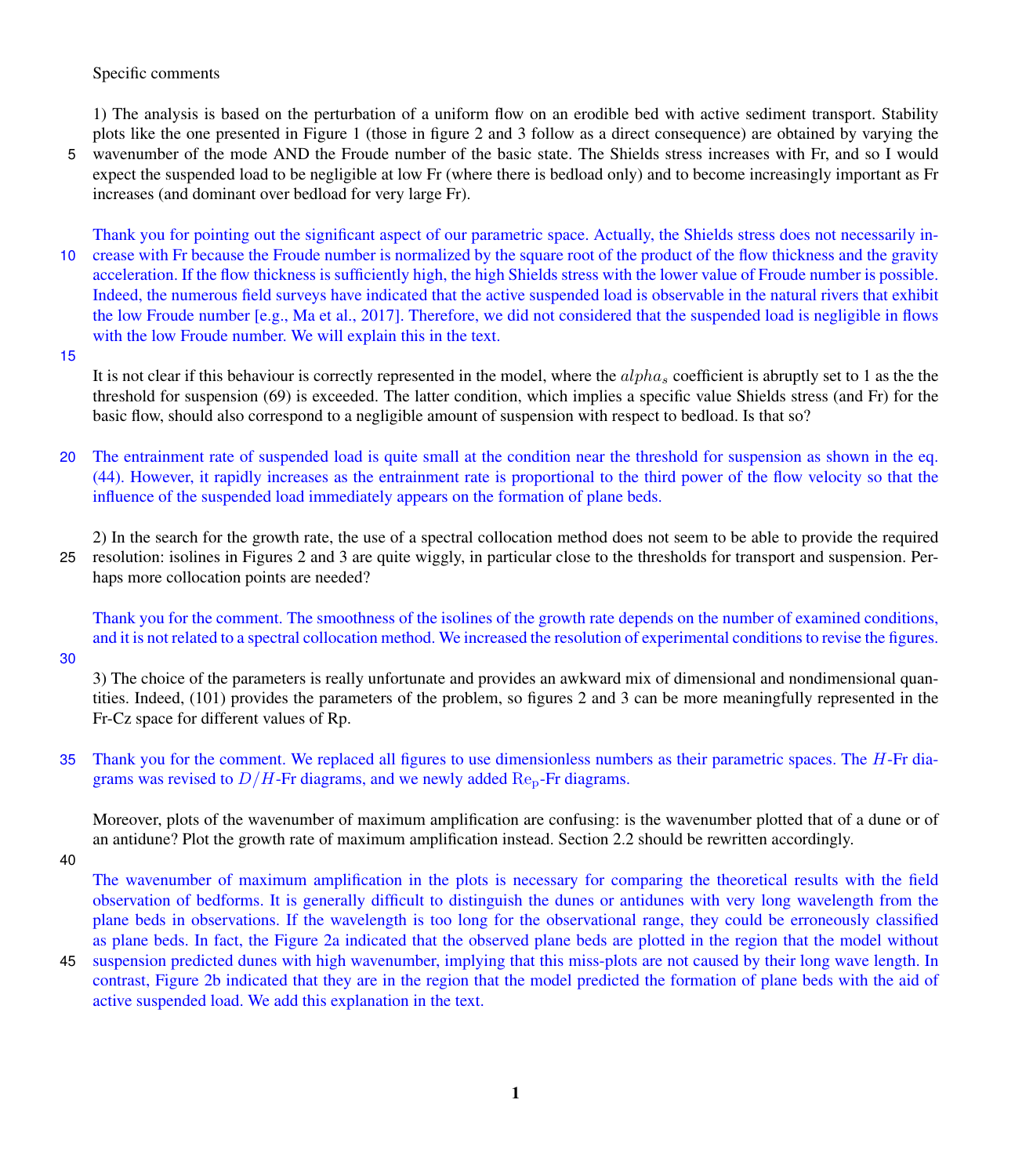4) Since the work of Engelund it is well known that the role of suspension should be to inhibit the formation of dunes and 50 to enhance that of antidunes. This is the picture I would like to see emerge from the linear analysis. Apart from a generic broadening of the upper plane region, which is compatible with the above framework, this picture does not surface clearly from the analysis of Figures 2 and 3.

Thank you for the comment. Figure 2 indicates that the formation of dunes was inhibited and that of antidunes was enhanced 55 by the existence of suspended load as expected. The stability diagrams considering flows with and without suspension for coarse sediment beds  $(D = 1.20$  mm) do not differ much (Figure 3) because the amounts of suspended load in case of coarse sediment is relatively small comparing to those of fine sediment.

5) In the stability plots with suspension some inconsistencies or, at least, some strange behaviours, appear. More precisely, in 60 2b and for relatively deep flows, the bed becomes plane as soon as the threshold for suspension is reached, even though the amount of suspension should be negligible there. The same happens in 2c, but not for the deepest flows. In 3b the modifications with respect to the bedload only case (3a) are inexplicable and unexplained.

We interpret it as follows: As described above, in case of the fine-grained sediment ( $\tilde{D} = 0.12$ ), the amount of suspended load 65 rapidly increases so that the influence of the suspended load immediately appears on the formation of plane beds. In case of the medium-grained sand ( $D = 0.25$ ), the increase of suspended sediment is moderate, so that only the region of the high Fr number (0.6–1.0) is affected by suspension. The dunes are more stable (i.e. more unstable in the analysis) in the region of the low Fr number (< 0.5) and thus the influence of the suspended load is limited in that region. The amounts of suspension is quite small in case of the coarse sediment, but rather it slightly enhanced the formation of antidunes, resulting in the decrease of the

70 region of the plane bed.

6) The appearance of a sheet flow regime has been invoked in the past as the mechanism controlling the transition between dunes, plane bed and antidunes. Although this may be more a consequence than a cause, the bedload model adopted does not handle sheet flow transport mode. I would rather drop the starred experimental observations from Figure 3 than attempt to fit 75 them in the picture.

Thank you for the comment. We would like to keep the observational data that does not fit our theoretical framework to avoid the arbitrary choice of data sets. We consider that incompatibility of our results rather illustrated the necessity of further research.

80

Technical corrections

23) Therefore ... must be considered - Therefore, the influence of suspended load on the formation of dunes and antidunes is worth investigating.

85 Thank you for the comment. We incorporate your suggestion, but in this paragraph, we are focusing on the paucity of dunes in turbidites whereas the parallel lamination is abundant. Therefore, we revised the sentense as follows: Therefore, the influence of suspended load on the formation of dunes and plane beds is worth investigating.

33) Therefore ... we performed linear stability analyses - we performed a linear stability analysis

90

Thank you for the comment. We revised it.

62) The section starts with the same sentence than 41. Please rephrase.

95 Thank you for the comment. We removed the first sentence of Section 2.1.